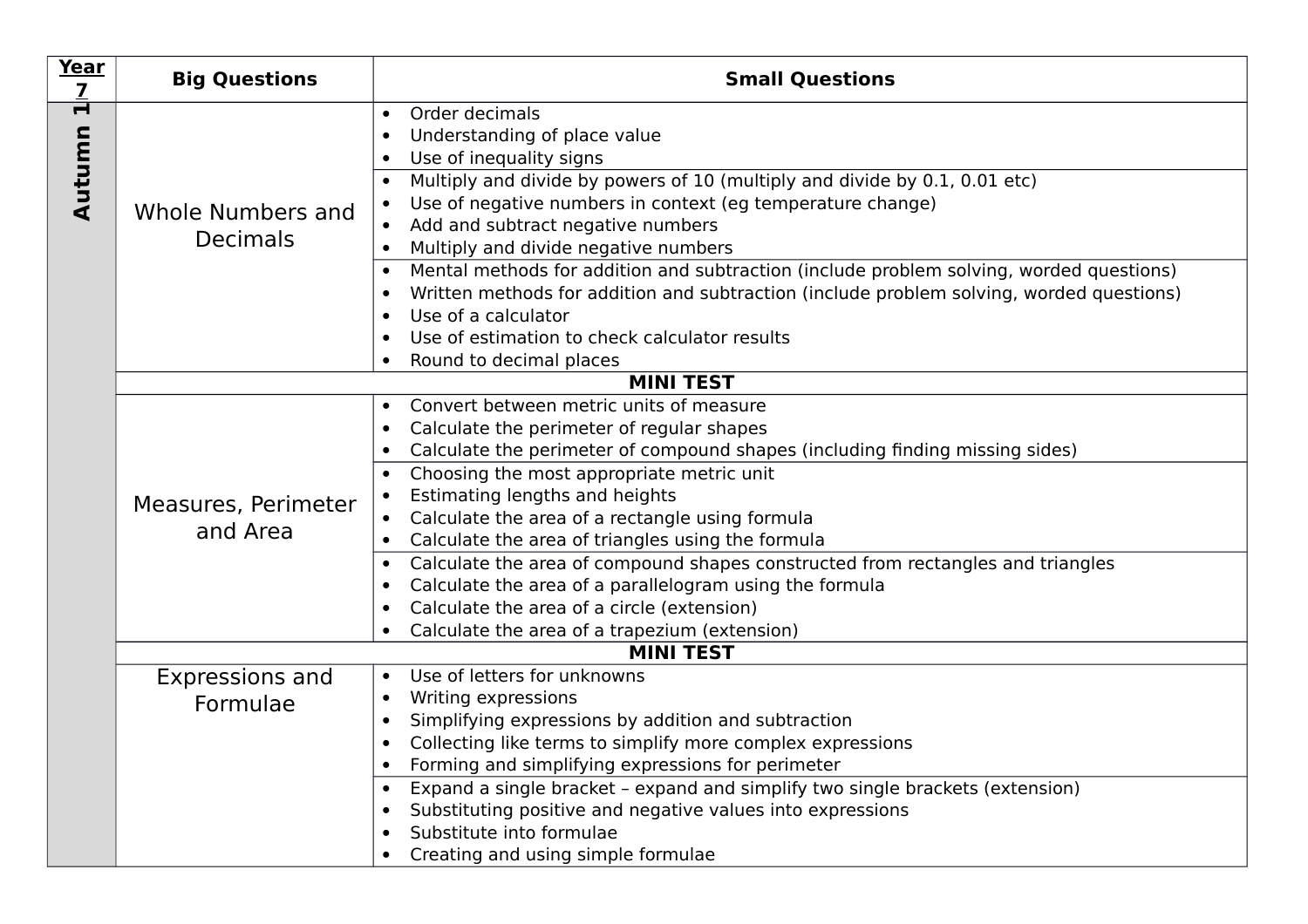|             | <b>HALF TERM ASSESSMENT</b>            |                                                                                                                                                                                                                                                                                                                                                                                                                                                                                                                                                                                                                                                                                                                                       |  |
|-------------|----------------------------------------|---------------------------------------------------------------------------------------------------------------------------------------------------------------------------------------------------------------------------------------------------------------------------------------------------------------------------------------------------------------------------------------------------------------------------------------------------------------------------------------------------------------------------------------------------------------------------------------------------------------------------------------------------------------------------------------------------------------------------------------|--|
| Year<br>7   | <b>Big Questions</b>                   | <b>Small Questions</b>                                                                                                                                                                                                                                                                                                                                                                                                                                                                                                                                                                                                                                                                                                                |  |
| $\mathbf N$ | Fractions, Decimals<br>and Percentages | Simplify fractions<br>$\bullet$<br>Find equivalent fractions<br>$\bullet$<br>Convert between improper and mixed fractions<br>Add and subtract fractions with a common denominator<br>Add and subtract fractions with a different denominator<br>$\bullet$<br>Add and subtract mixed numbers (extension)<br>Find a fraction of a quantity<br>Convert between fractions, decimals and percentages<br>$\bullet$<br>Mentally calculate percentages<br>$\bullet$<br>Use a calculator method to find more complex percentages<br>$\bullet$<br>Percentage increases and decreases<br>$\bullet$<br>Express one quantity as a percentage of another (extension)<br>$\bullet$<br>Use of multipliers to find increases and decreases (extension) |  |
|             | <b>MINI TEST</b>                       |                                                                                                                                                                                                                                                                                                                                                                                                                                                                                                                                                                                                                                                                                                                                       |  |
| Autumn      | Angles and 2D<br><b>Shapes</b>         | Calculate angles on a straight line and round a point<br>$\bullet$<br>Calculate vertically opposite angles<br>$\bullet$<br>Calculate missing angles in triangles (include equilateral and isosceles)<br>$\bullet$<br>Calculate exterior angles in triangle (using straight line fact)<br>$\bullet$<br>Give geometric reasons for missing angles<br>Find angles in parallel lines (basic)<br>$\bullet$<br>Calculate angles in quadrilaterals<br>$\bullet$<br>Find the angle sum of a regular polygon<br>$\bullet$<br>Calculate interior and exterior angles in regular polygons                                                                                                                                                        |  |
|             | <b>MINI TEST</b>                       |                                                                                                                                                                                                                                                                                                                                                                                                                                                                                                                                                                                                                                                                                                                                       |  |
|             | Graphs                                 | Coordinates in all four quadrants<br>$\bullet$<br>Plotting linear graphs<br>$\bullet$<br>Investigate the effect m and c have on a linear graph (extension)<br>$\bullet$<br>Draw and interpret real life graphs<br><b>HALF TERM ASSESSMENT</b>                                                                                                                                                                                                                                                                                                                                                                                                                                                                                         |  |
|             |                                        |                                                                                                                                                                                                                                                                                                                                                                                                                                                                                                                                                                                                                                                                                                                                       |  |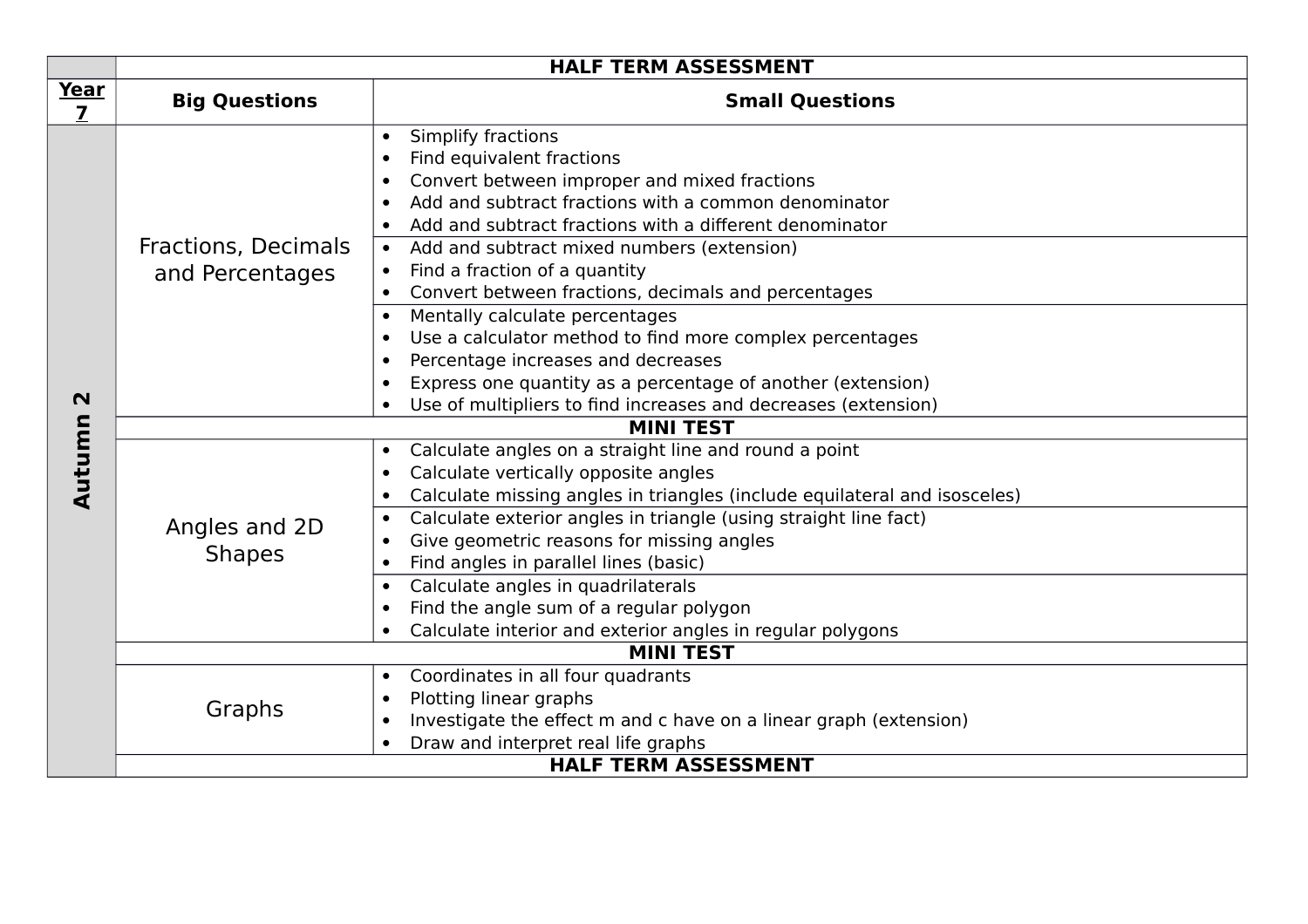| Year<br>7   | <b>Big Questions</b>                | <b>Small Questions</b>                                                                                                                                                                                                                                                                                                                                                                                                       |  |
|-------------|-------------------------------------|------------------------------------------------------------------------------------------------------------------------------------------------------------------------------------------------------------------------------------------------------------------------------------------------------------------------------------------------------------------------------------------------------------------------------|--|
|             | <b>Statistics</b>                   | Drawing and reading bar charts (including comparative bar charts)<br>$\bullet$<br>Drawing and reading pie charts<br>Drawing and reading line graphs                                                                                                                                                                                                                                                                          |  |
|             |                                     | Calculate the mode, median and range for discrete data<br>Calculate the mean for discrete data<br>Use the four averages to compare data<br>Tally charts and frequency tables<br>Calculate the mean of a frequency table (extension)                                                                                                                                                                                          |  |
|             | <b>MINI TEST</b>                    |                                                                                                                                                                                                                                                                                                                                                                                                                              |  |
| Н<br>Spring | Transformations and<br>Symmetry     | Reflect shapes in horizontal and vertical mirror lines<br>$\bullet$<br>Reflect in diagonal lines (extension)<br>$\bullet$<br>Identify lines of symmetry<br>Rotate shapes and describe rotations<br>Identify rotational symmetry<br>$\bullet$<br>Translate shapes (encourage use of column vectors)<br>Tessellate shapes<br>Enlarge shapes (positive whole number)<br>Enlarge shapes from a centre of enlargement (extension) |  |
|             | <b>MINI TEST</b>                    |                                                                                                                                                                                                                                                                                                                                                                                                                              |  |
|             | Whole Number<br><b>Calculations</b> | Round to decimal places<br>$\bullet$<br>Round to significant figures<br>$\bullet$<br>Order of operations (BIDMAS)<br>$\bullet$<br>Mental methods for multiplication and division<br>$\bullet$<br>Written methods for multiplication and division<br>$\bullet$<br>Effective use of a calculator (brackets, roots and indices)<br>$\bullet$<br>Worded problems                                                                 |  |
|             | <b>HALF TERM ASSESSMENT</b>         |                                                                                                                                                                                                                                                                                                                                                                                                                              |  |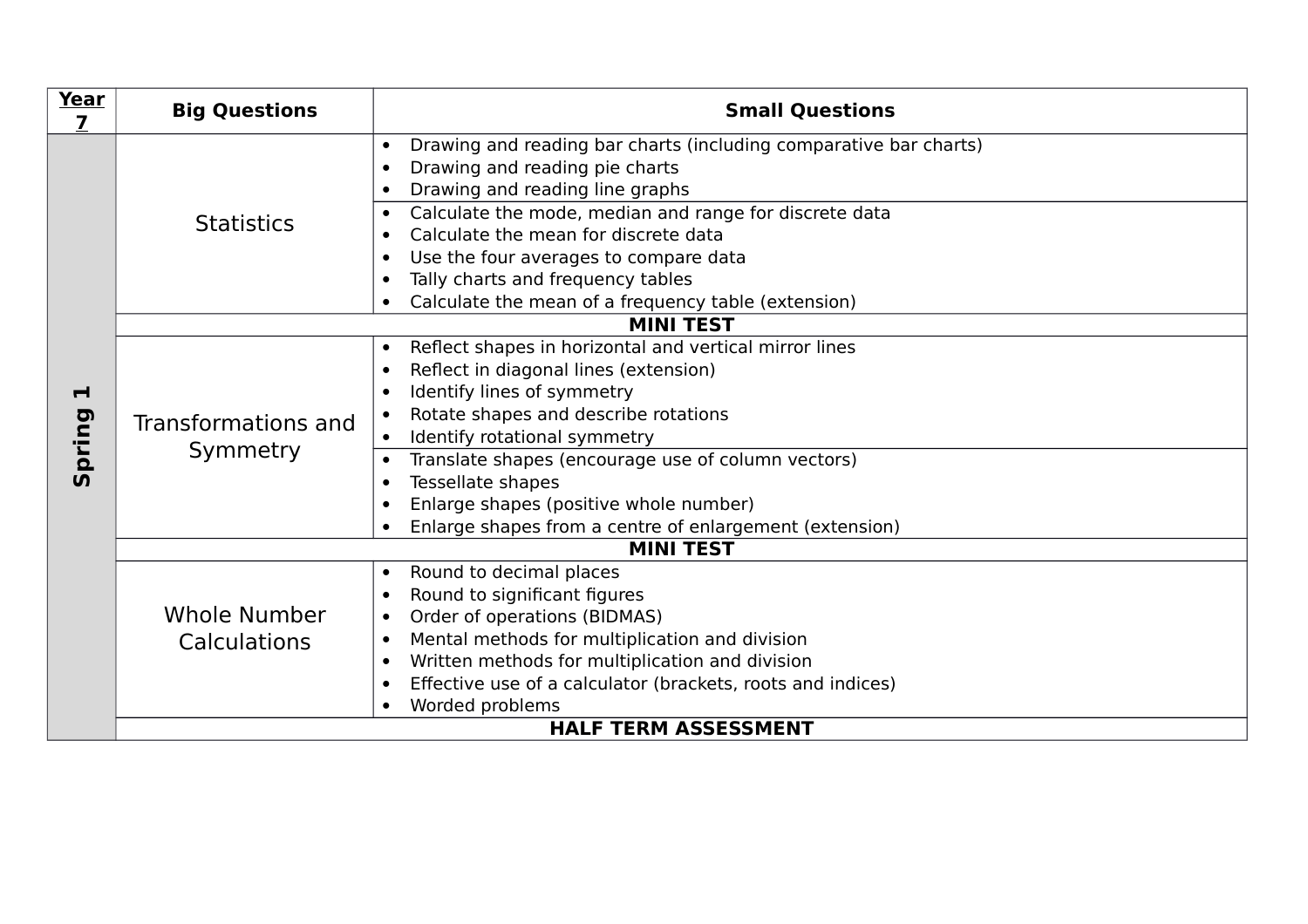| Year<br>$\overline{\mathbf{z}}$ | <b>Big Questions</b>         | <b>Small Questions</b>                                                                                                                                                                                                                  |  |
|---------------------------------|------------------------------|-----------------------------------------------------------------------------------------------------------------------------------------------------------------------------------------------------------------------------------------|--|
|                                 | <b>Solving Equations</b>     | Multiply and divide terms<br>$\bullet$<br>Using a balancing method to solve simple equations<br>Solve one stage equations (adding and subtracting)<br>Solve one stage equations (multiplying and dividing)                              |  |
|                                 |                              | Solve two stage equations<br>Solve two stage equations including brackets (extension)<br>Form and solve equations (extension)                                                                                                           |  |
|                                 | <b>MINI TEST</b>             |                                                                                                                                                                                                                                         |  |
| $\mathbf N$<br>Spring           | <b>Factors and Multiples</b> | Prime numbers<br>$\bullet$<br>Square numbers and square roots<br>Find factors and multiples<br><b>HCF and LCM</b><br>Use of prime factor decomposition (extension)<br>Use of Venn diagrams for HCF (extension<br>Tests for divisibility |  |
|                                 | <b>MINI TEST</b>             |                                                                                                                                                                                                                                         |  |
|                                 | Angles and<br>Constructions  | Draw and measure angles<br>$\bullet$<br>Construct triangles<br><b>Bearings</b><br>Scale drawings<br>Isometric drawing<br><b>Plans and Elevations</b><br>$\bullet$                                                                       |  |
|                                 |                              | <b>Nets</b>                                                                                                                                                                                                                             |  |
| <b>HALF TERM ASSESSMENT</b>     |                              |                                                                                                                                                                                                                                         |  |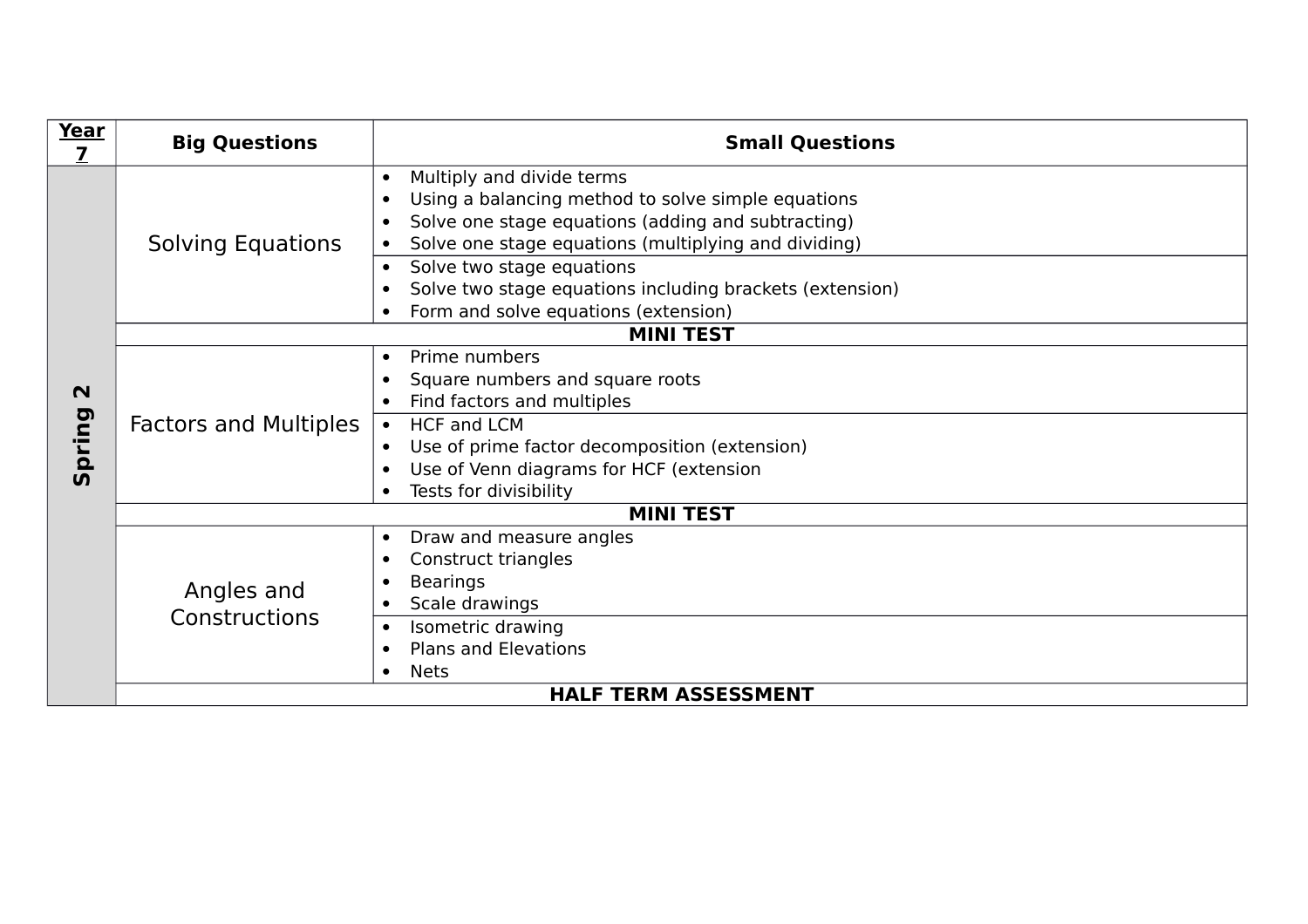| Year           | <b>Big Questions</b>        | <b>Small Questions</b>                                  |  |
|----------------|-----------------------------|---------------------------------------------------------|--|
|                | Sequences                   | Continue visual patterns                                |  |
|                |                             | Continue sequences                                      |  |
|                |                             | Continue a sequence from a term to term rule            |  |
|                |                             | Find the term to term rule of a sequence                |  |
|                |                             | Continue a sequence from a position to term rule        |  |
|                |                             | Continue a sequence from an nth term                    |  |
| $\blacksquare$ |                             | Find the nth term of a sequence                         |  |
|                | <b>MINI TEST</b>            |                                                         |  |
| ummer          | <b>Decimal Calculations</b> | Mental methods for decimal addition and subtraction     |  |
|                |                             | Mental methods for decimal multiplication and division  |  |
|                |                             | Written methods for decimal addition and subtraction    |  |
| <u>ທ</u>       |                             | Written methods for decimal multiplication and division |  |
|                |                             | Interpreting a calculator display                       |  |
|                | <b>MINI TEST</b>            |                                                         |  |
|                | Volume                      | Find volume by counting cubes<br>$\bullet$              |  |
|                |                             | Find volume of a cuboid using formula                   |  |
|                |                             | Find volume of simple prisms                            |  |
|                | <b>HALF TERM ASSESSMENT</b> |                                                         |  |